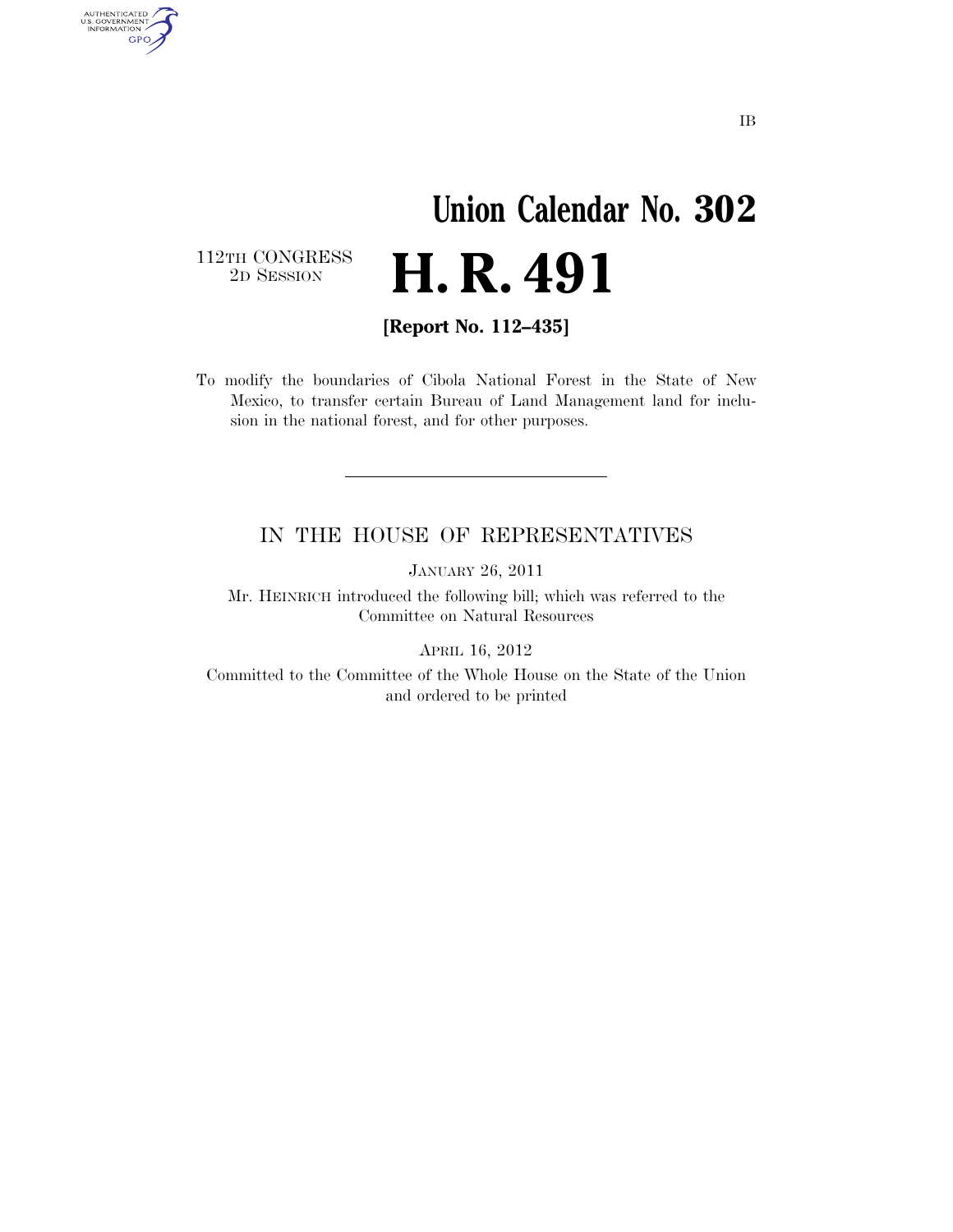## **A BILL**

2

To modify the boundaries of Cibola National Forest in the State of New Mexico, to transfer certain Bureau of Land Management land for inclusion in the national forest, and for other purposes.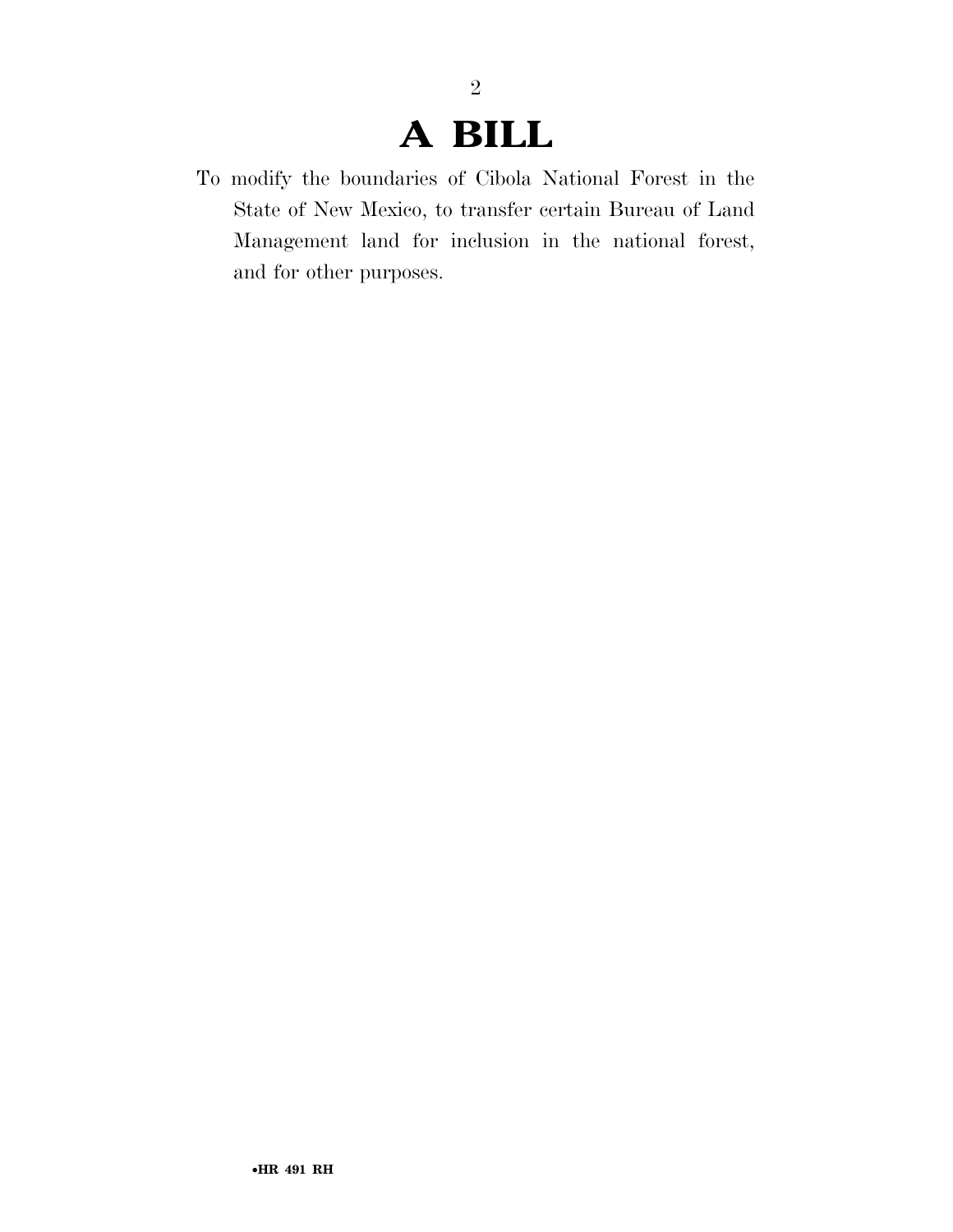| 1              | Be it enacted by the Senate and House of Representa-         |
|----------------|--------------------------------------------------------------|
| $\overline{2}$ | tives of the United States of America in Congress assembled, |
| 3              | SECTION 1. BOUNDARY MODIFICATION AND TRANSFER OF             |
| $\overline{4}$ | ADMINISTRATIVE JURISDICTION, CIBOLA NA-                      |
| 5              | TIONAL FOREST, NEW MEXICO.                                   |
| 6              | (a) BOUNDARY MODIFICATION.—                                  |
| 7              | (1) MODIFICATION.—The boundaries of Cibola                   |
| 8              | National Forest in the State of New Mexico, are              |
| 9              | modified to include the land depicted for such inclu-        |
| 10             | sion on the Forest Service map titled "Crest of Mon-         |
| 11             | tezuma Proposed Land Transfer" and dated October             |
| 12             | 26, 2009.                                                    |
| 13             | (2) AVAILABILITY AND CORRECTION OF MAP.                      |
| 14             | The map referred to in paragraph (1) shall be on             |
| 15             | file and available for public inspection in the appro-       |
| 16             | priate offices of the Forest Service. The Chief of the       |
| 17             | Forest Service may make technical and clerical cor-          |
| 18             | rections to the map.                                         |
| 19             | (b) TRANSFER OF BUREAU OF LAND MANAGEMENT                    |
| 20             | $\text{LAND}$ .—                                             |
| 21             | (1) TRANSFER.—The Secretary of the Interior                  |
| 22             | shall transfer to the administrative jurisdiction of         |
| 23             | the Secretary of the Agriculture, for inclusion in,          |
| 24             | and administration as part of, Cibola National For-          |
| 25             | est, the public land administered by the Bureau of           |
|                |                                                              |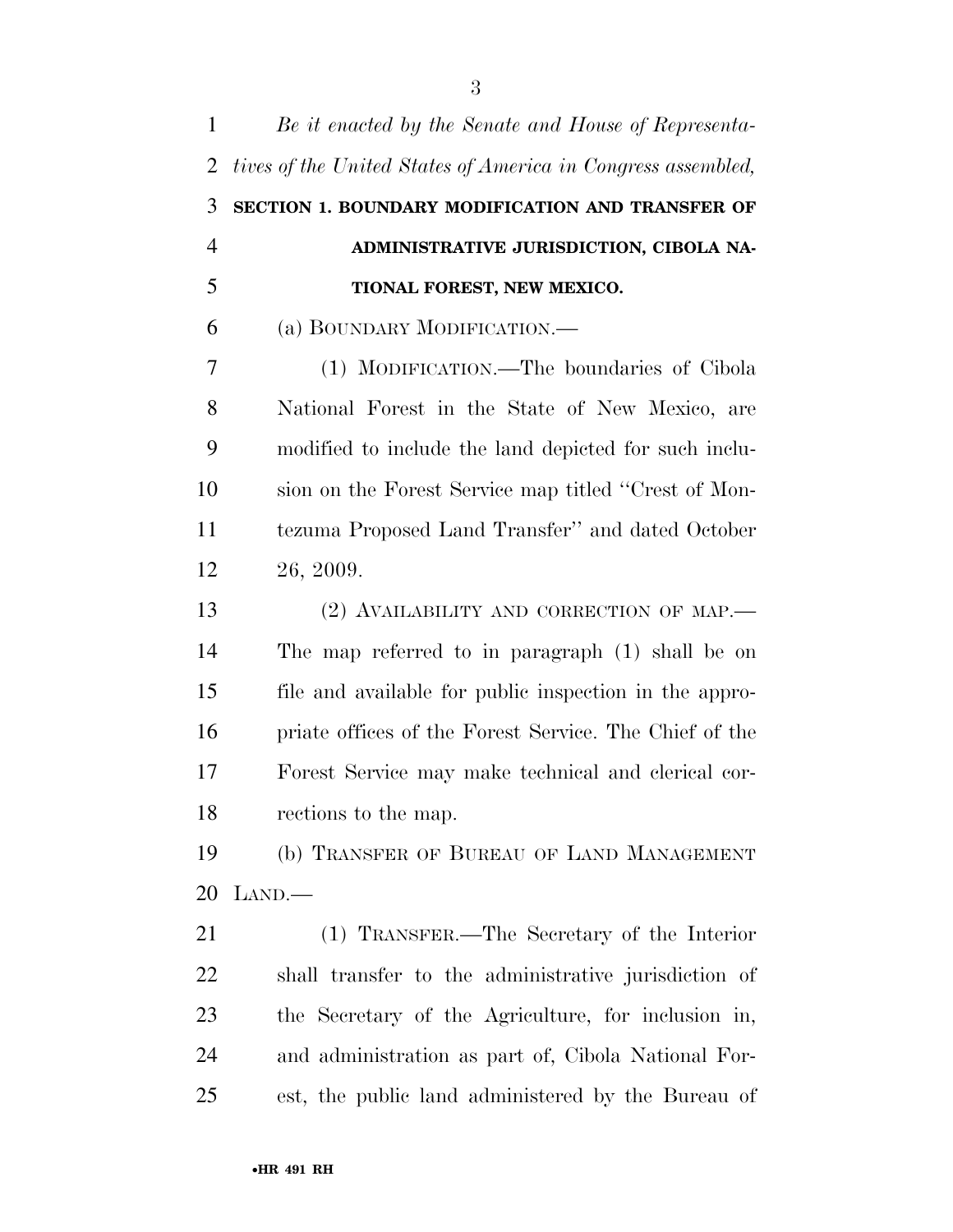Land Management and identified as the ''Crest of Montezuma'' on the map referred to in subsection  $3 \text{ (a)}.$ 

 (2) EFFECT OF TRANSFER ON EXISTING PER- MITS.—In the case of any permit or other land use authorization for public land transferred under para- graph (1) that is still in effect as of the transfer date, the Secretary of Agriculture shall administer the permit or other land use authorization according to the terms of the permit or other land use author- ization. Upon expiration of such a permit or author- ization, the Secretary of Agriculture may reauthorize the use covered by the permit or authorization under authorities available to the Secretary on such terms and conditions as the Secretary considers in the public interest.

 (c) LAND ACQUISITION AUTHORITY.—Subject to the appropriation of funds to carry out this subsection and the consent of the owner of private land included within the boundaries of Cibola National Forest by subsection (a), the Secretary of Agriculture may acquire the private land.

23 (d) MANAGEMENT OF ACQUIRED LAND.—

 (1) MANAGEMENT.—Any federally owned lands that have been or hereafter may be acquired for Na-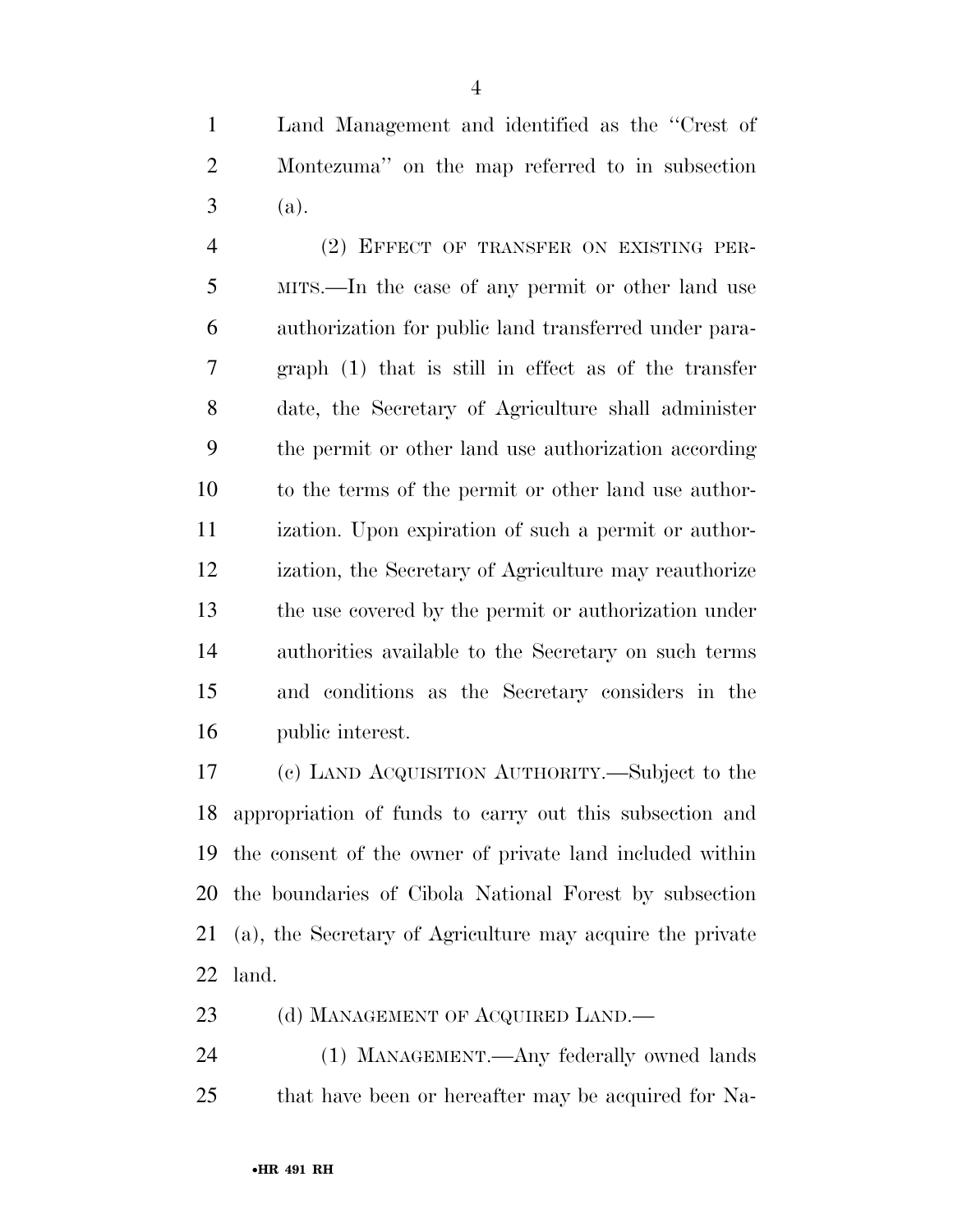| $\mathbf{1}$   | tional Forest System purposes within the boundaries        |
|----------------|------------------------------------------------------------|
| $\overline{2}$ | of Cibola National Forest, as modified by subsection       |
| 3              | (a), shall be managed as lands acquired under the          |
| $\overline{4}$ | Act of March 1, 1911 (commonly known as the                |
| 5              | Weeks Act; 16 U.S.C. 515 et seq.), and in accord-          |
| 6              | ance with the other laws and regulations pertaining        |
| 7              | to the National Forest System.                             |
| 8              | (2) WITHDRAWAL FROM MINING AND CERTAIN                     |
| 9              | OTHER USES.—The land depicted on the map re-               |
| 10             | ferred to in subsection (a) and acquired by the Sec-       |
| 11             | retary of Agriculture is hereby withdrawn from—            |
| 12             | (A) all forms of entry, appropriation, or                  |
| 13             | disposal under the public land laws;                       |
| 14             | (B) location, entry, and patent under the                  |
| 15             | public land mining laws; and                               |
| 16             | (C) operation of the mineral leasing and                   |
| 17             | geothermal leasing laws and the mineral mate-              |
| 18             | rials laws.                                                |
| 19             | (e) RELATION TO LAND AND WATER CONSERVATION                |
| 20             | FUND ACT.—For purposes of section 7 of the Land and        |
| 21             | Water Conservation Fund Act of 1965 (16 U.S.C. 460-        |
| 22             | 9), the boundaries of Cibola National Forest, as modified  |
| 23             | by subsection (a), shall be considered to be boundaries of |
| 24             | the Cibola National Forest as of January 1, 1965.          |